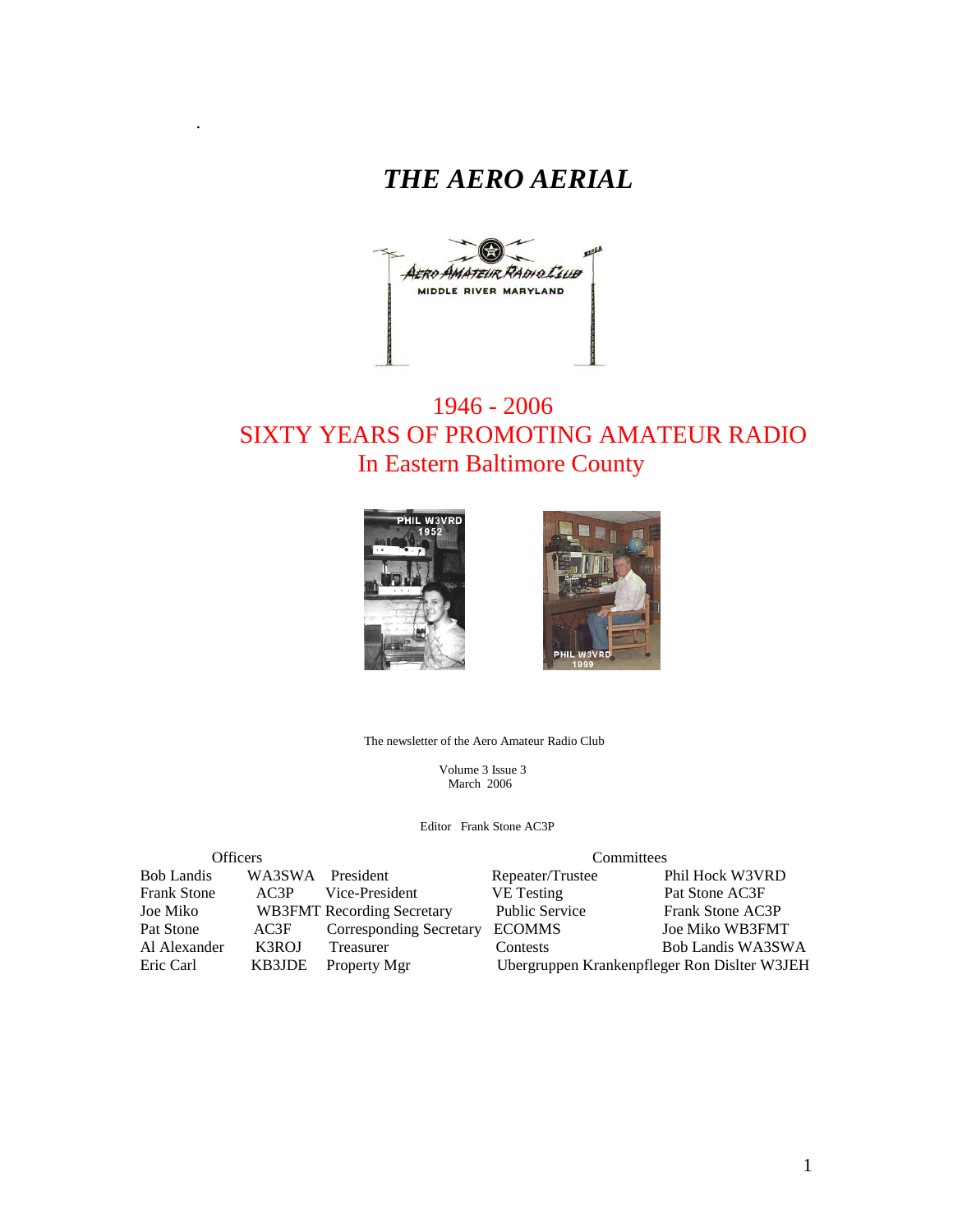#### **ABOUT THE AERO AMATUER RADIO CLUB**

 Meetings: First and Third Wednesdays at 7:30 pm at Coffman's Diner (Middle River and Orem's Rd.)

Nets: See Local Area Net Schedule

Repeaters: W3PGA (147.24 MHz - / 449.575 MHz -)

WEBSITE: http://mywebpages.comcast.net/w3pga/

# **Net Reports**

2 Meters: WB3FMT (NCS) W3JEH WA3TAD KB3KRV KB3KRW AC3P KB3JDE

10 Meters: WB3FMT (NCS) AC3P KB3KRW K3ROJ K3YGC

#### **LOCAL AREA NETS**

| Day |            | <b>Time</b>       | <b>Frequency (MHz) NET NAME</b> |                                   |  |  |
|-----|------------|-------------------|---------------------------------|-----------------------------------|--|--|
|     | Daily      | $9 - 10$ am       | 147.03                          | <b>ORIOLE</b> Net                 |  |  |
|     | Daily      | $6 - 6:30$ pm     | 3.920                           | Maryland Emergency Phone Net      |  |  |
|     | Daily      | $6:30 - 7$ pm     | 146.670                         | <b>Baltimore Traffic Net</b>      |  |  |
|     | Daily      | 7 pm and 10 pm    | 3.643                           | Maryland/DC/Delaware Traffic Net  |  |  |
|     | $1st$ Tues | $7:30 \text{ pm}$ | 145.330                         | <b>Baltimore ARES Net</b>         |  |  |
|     | $2nd$ Tues | $7:30 \text{ pm}$ | 146.670                         | <b>Baltimore County RACES Net</b> |  |  |
|     | $2nd$ Wed. | 8 pm              | 28.445                          | <b>AERO ARC Net</b>               |  |  |
|     | $4th$ Wed  | 8 pm              | 147.240                         | <b>AERO ARC Net</b>               |  |  |
|     | $5th$ Wed. | 8 pm              | 449.575                         | <b>AERO ARC Net</b>               |  |  |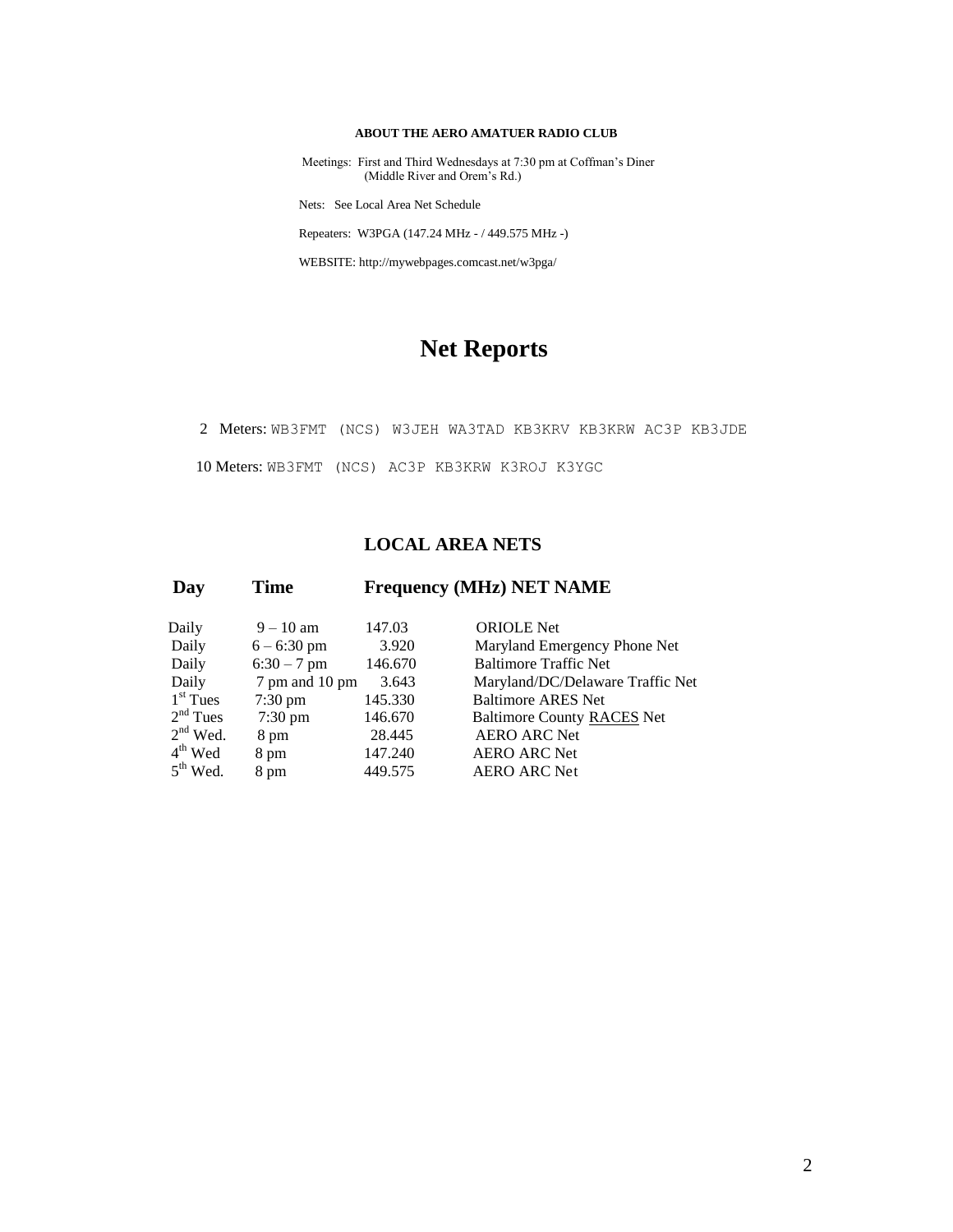## **Station Activities**

KB3JDE is honing his play-by-play skills. KB3JVP and K3CXC made a rare appearance at Coffman's. AC3P is playing with boat anchors.

### **Dues**

It has been said that there are only a few certainties in life, death, taxes and club dues. No one knows when the first thing will happen, but we all know April  $15<sup>th</sup>$  is tax day.

As for club dues they are due on the first meeting of the year with a grace period extending to April 1.

After April 1 those who have not yet renewed their membership will be removed from the roster.

Due are still \$12 a year for regular members, \$2 for family members. A bargain at any price.

So if you haven't done so already, see your friendly treasurer who will make things right.

# **BARC MINI-FEST**

One of the nicer traditions of the winter season in the Mini Hamfest held by the Baltimore Amateur Radio Club at Timonium. This year the 'fest was on February 1.

A much smaller scale get-together, the fest takes up one building on the fairgrounds. Best of all its free admission for both buyers and sellers.

One is likely to find goodies from the local community as well as a couple of small vendors.

This year there was a small turnout. About 10 "tailgaters" and three vendors were present.

The Aero Club made its presence known with a couple of tables. K3ROJ and WA3TAD were in business. WB3FMT and AC3P were on the prowl and found the adapters they were looking for to work with the new RACES program. WA3SWA, KB3JDE, and KB3KRW were there as well.

The weather was very good, even though it was an indoor event. No rain and no ice or snow.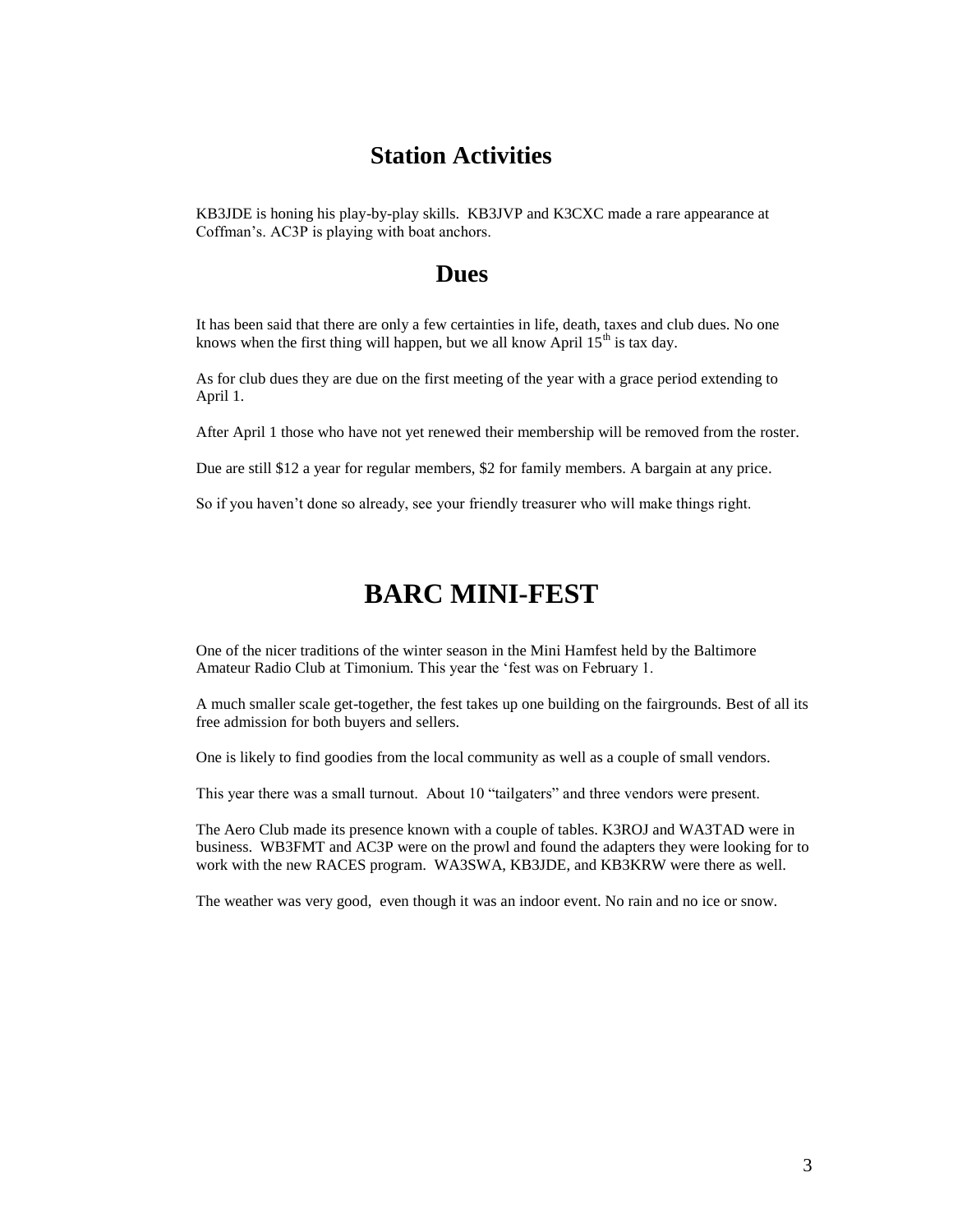# **The Calvert Hall Curse Myth or Fact?**

*By AC3P and WB3FMT*

Back about March or 1970, a teacher at Calvert Hall College who ran the radio club there began sponsoring a small hamfest that was held in the high school gym.

This hamfest known as The Calvert Hall Hamfest had all the trappings of a traditional hamfest. There was the usual flea market of used equipment, a QSL contest, a Morse Code contest and bingo for the yls and xyls who were not hams. There were prizes for the ham who traveled the farthest to get to the 'fest and of course a door prize.

As the the seventies passed by, The Calvert Hall Hamfest grew in popularity. Eventually the hamfest got too large for the Calvert Hall gym.

In 1980 the Baltimore Amateur Radio Club was looking to put on a hamfest. At that time the Calvert Hall organizers were in contact with BARC and it was decided that the school and radio club would join forces and put on a hamfest at the Timonium Fairgrounds. Thus The Calvert Hall/ Baltimore Hamboree was born.

As the hamfest continued to grow in popularity, Calvert Hall withdrew from the picture. Also more computer equipment was beginning to show up for sale. In order appeal to a wider audience the event was renamed The Greater Baltimore Hamboree and Computerfest and some of the traditional hamfest activities were dropped.

But something else changed along the way. It seemed that after 1980 there was more problems with weather. For some reason the Hamboree dates were experiencing precipitation. Soon the comment was going around. "If it's raining, it must be the Baltimore Hamfest". Some were even mentioning "The Calvert Hall Curse" alluding to the fact that the school was no longer sponsoring the 'fest.

After last year's two day rainfest, the crack meteorological team at Aero decided to investigate if there was anything to this so-called curse. They gathered weather data going back to 1970. see Fig 1.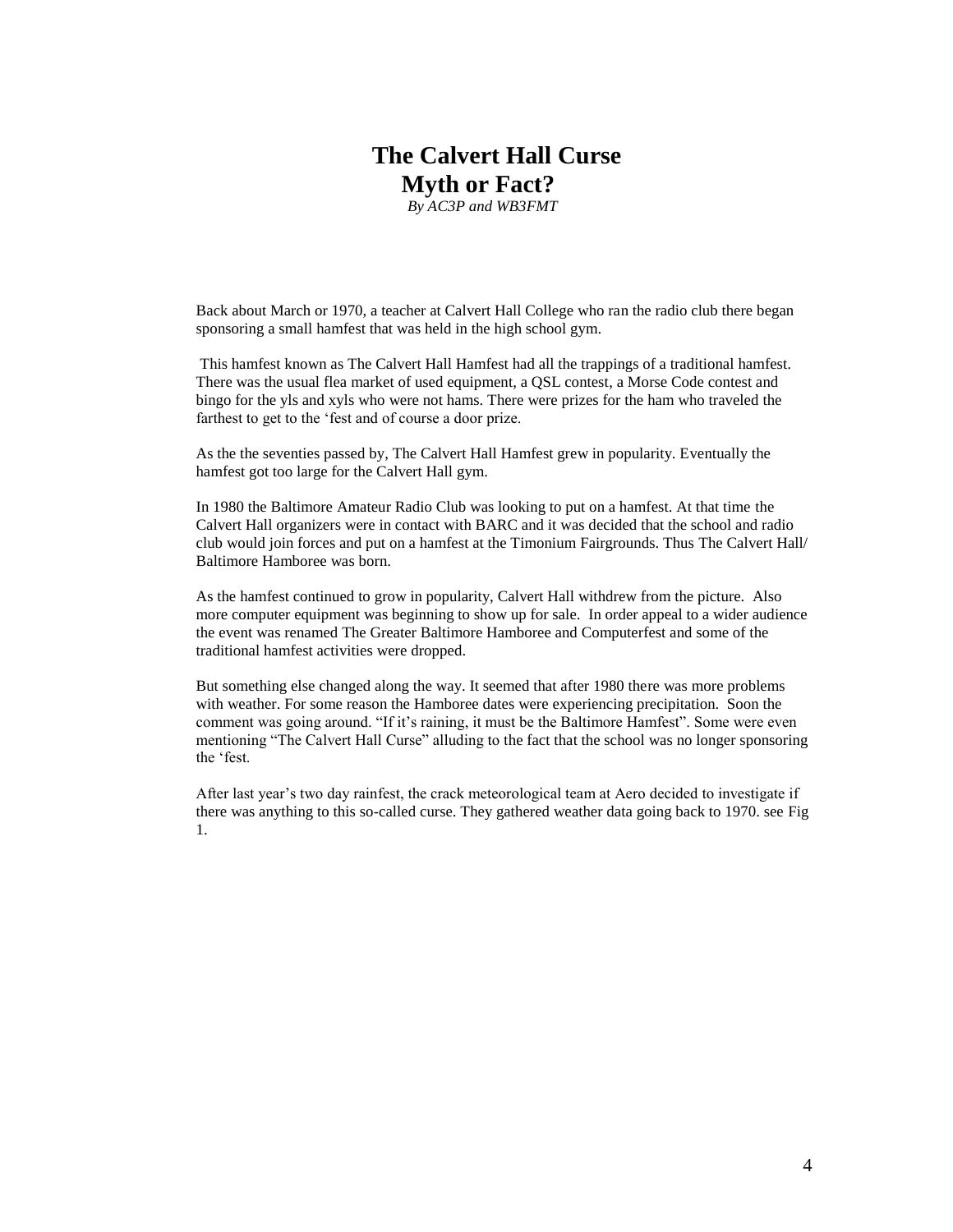#### **Fig 1 Hamfest Weather Calvert Hall and BARC 12/23/05**

| Year | <b>Chart</b>            | <b>Date</b> | <b>WX</b>     | <b>WX</b>        | <b>WX</b>               | Date   | <b>WX</b>     | <b>WX</b>        | <b>WX</b>    | <b>Notes</b>   |
|------|-------------------------|-------------|---------------|------------------|-------------------------|--------|---------------|------------------|--------------|----------------|
|      |                         |             | Low - Hi      | Prec             | Wind                    |        | Low - Hi      | Prec             | Wind         |                |
|      |                         |             |               |                  |                         |        |               |                  |              |                |
| 1970 | 5                       |             |               |                  |                         |        | 3/29 30-48    | $\theta$         |              |                |
| 1971 | 6                       |             |               |                  |                         |        | $3/28$ 31-60  | $\theta$         |              |                |
| 1972 | 7                       |             |               |                  |                         |        | $3/26$ 32-50  | $\theta$         |              |                |
| 1973 | 8                       |             |               |                  |                         |        | 3/25 30-58    | 0.78             |              | R              |
| 1974 | 9                       |             |               |                  |                         |        | $4/7$ 29-64   | $\overline{0}$   |              |                |
| 1975 | $\overline{4}$          |             |               |                  |                         |        | $4/6$ 31-53   | $\theta$         |              |                |
| 1976 | 10                      |             |               |                  |                         |        | $3/2845 - 64$ | $\overline{0}$   |              |                |
| 1977 | $\mathbf{1}$            |             |               |                  |                         |        | 3/27 30-63    | $\overline{0}$   |              |                |
| 1978 | $\overline{c}$          |             |               |                  |                         |        | $4/2$ 43-69   | 0.04             |              | R              |
| 1979 | 8                       |             |               |                  |                         |        | $3/25$ 38-51  | $\overline{0}$   |              |                |
| 1980 | 11                      |             |               |                  |                         |        | $3/3042 - 60$ | 0.04             |              | $\mathbb R$    |
| 1981 | 5                       |             | $3/2832 - 65$ | $\boldsymbol{0}$ |                         |        | 3/29 38-78    | $\theta$         |              |                |
| 1982 | 6                       |             | $3/27$ 27-40  | $\boldsymbol{0}$ |                         |        | 3/28 21-44    | $\overline{0}$   |              |                |
| 1983 | $\mathbf{1}$            |             | $3/26$ 25-51  | $\boldsymbol{0}$ |                         |        | $3/27$ 37-52  | 1.23             |              | $\mathbb R$    |
| 1984 | 12                      |             | $3/24$ 25-53  | $\boldsymbol{0}$ |                         |        | 3/25 38-44    | 0.63             |              | R              |
| 1985 | 9                       |             | $4/651-70$    | $\boldsymbol{0}$ |                         |        | $4/742 - 60$  | $\boldsymbol{0}$ |              |                |
| 1986 | $\overline{4}$          |             | $4/546 - 55$  | 0.24             |                         |        | $4/646 - 50$  | 0.46             |              | R <sub>2</sub> |
| 1987 | 5                       |             | $3/28$ 51-69  | 0.19             |                         |        | $3/29$ 45-70  | $\theta$         |              |                |
| 1988 | 13                      |             | $4/2$ 50-63   | $\boldsymbol{0}$ |                         |        | $4/3$ 51-72   | $\theta$         |              |                |
| 1989 | $\sqrt{2}$              |             | $4/1$ 34-49   | $\boldsymbol{0}$ |                         |        | $4/2$ 31-53   | $\overline{0}$   |              |                |
| 1990 | 8                       |             | $3/24$ 31-44  | 1.4              |                         |        | $3/25$ 32-46  |                  |              | S <sub>2</sub> |
| 1991 | 9                       |             | $4/650 - 76$  | $\boldsymbol{0}$ |                         |        | 4/749-85      | $\theta$         |              |                |
| 1992 | 14                      |             | 3/28 34-51    | $\boldsymbol{0}$ |                         |        | $3/29$ 31-57  | $\theta$         |              |                |
| 1993 | 6                       |             | 3/27 40-49    | 0.26             |                         |        | 3/28 49-59    | 0.04             |              | R2             |
| 1994 | 1                       |             | 3/23 36-56    | $\boldsymbol{0}$ |                         |        | 3/24 36-57    | $\mathbf{0}$     |              |                |
| 1995 | $\boldsymbol{2}$        |             | 3/25 36-57    | 0.12             |                         |        | 3/26 36-57    | 0.12             |              | R <sub>2</sub> |
| 1996 | 3                       |             | 3/30 37-59    | 0.12             |                         |        | 3/31 38-59    | 0.11             |              | R <sub>2</sub> |
| 1997 | $\overline{4}$          |             | $4/5$ 52-62   |                  | $06-16$                 |        | $4/648 - 66$  | $0.156 - 10$     |              | R              |
| 1998 | 5                       |             | $3/2866 - 81$ | $\overline{0}$   |                         |        | 3/29 57-84    |                  | $08-15$      |                |
| 1999 | $\sigma$                |             | $3/27$ 30-51  | <sup>o</sup>     |                         |        | 3/28 39-57    |                  | $0.12$ 15-23 | $\mathbb{R}$   |
| 2000 | $\boldsymbol{7}$        |             | 3/25 39-72    | 0.12             |                         |        | $3/26$ 44-72  | 0.07             |              | R2             |
| 2001 | $\,$ 8 $\,$             |             | $3/24$ 34-61  | $\boldsymbol{0}$ |                         |        | $3/25$ 28-48  |                  | $06-15$      |                |
| 2002 | 9                       |             | $4/631-47$    |                  | $010 - 18$              |        | $4/726 - 50$  |                  | $02-13$      |                |
| 2003 | $\overline{\mathbf{4}}$ |             | $4/542 - 55$  |                  | 015-20                  |        | $4/6$ 39-53   |                  | $014 - 16$   |                |
| 2004 | 10                      |             | $3/2751-70$   |                  | $0.155 - 14$            |        | $3/2844-61$   |                  | $09-17$      | $\mathbb R$    |
| 2005 | $\mathbf{1}$            |             | 3/23 39-45    |                  | $2.56$ <sub>13-30</sub> |        | $3/24$ 37-47  |                  | $06-13$      | $\mathbb R$    |
| 2006 | $\sqrt{2}$              | $3/25$      |               |                  |                         | $3/26$ |               |                  |              |                |

Snow

|--|

| R | Rain one day |  |
|---|--------------|--|
|   |              |  |

R<sub>2</sub> Rain two days

S2 Snow two days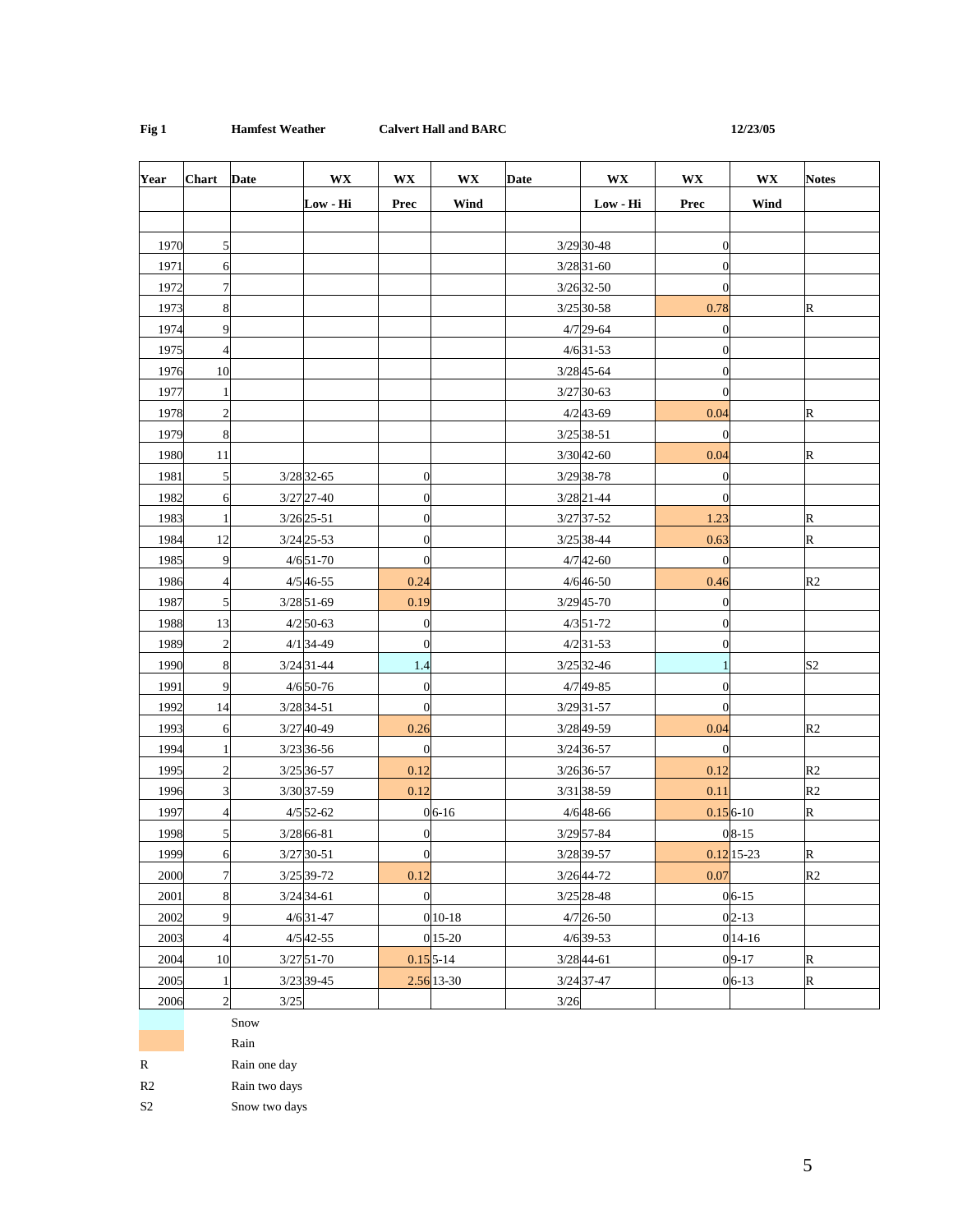From 1970 to 1979 when Calvert Hall College was sponsoring the hamfest alone, there were 8 weekends without precipitation and 2 weekends with precipitation .

From 1980 to 1984 when the hamfest was sponsored by both Calvert Hall and BARC, there 2 were precipitation free weekends and 5 weekends with precipitation.

Since 1985 when BARC began sponsoring the hamfest there have been 10 precip-free weekends and 11 soggy weekends.

The ratio of precip-free to soggy weekends was:

1970 – 1979 – 8:2<br>1980 - 1984 – 2:5 1980 - 1984 1985 - 2005 10:11.

The data raw suggests there is some sort of trend towards rainy weather since sponsorship of the ham-fest changed hands. Could there be a curse? Is it global warming, the new Ice Age, or the ozone layer?

No one knows. One should note, however, that Baltimore weather in March and April is very unstable. There is a saying in Maryland, "If you don't like the weather, wait ten minutes".

Whatever the reason, be sure to attend the GBHC and bring your galoshes, umbrella and raincoat. Just in case.

Source Material: Hamboree Report by Robert Laughtengurger W3HYY (SK) The Modulator November 1979 Weather Data: [www.wunderground.com](http://www.wunderground.com/) Chart by WB3FMT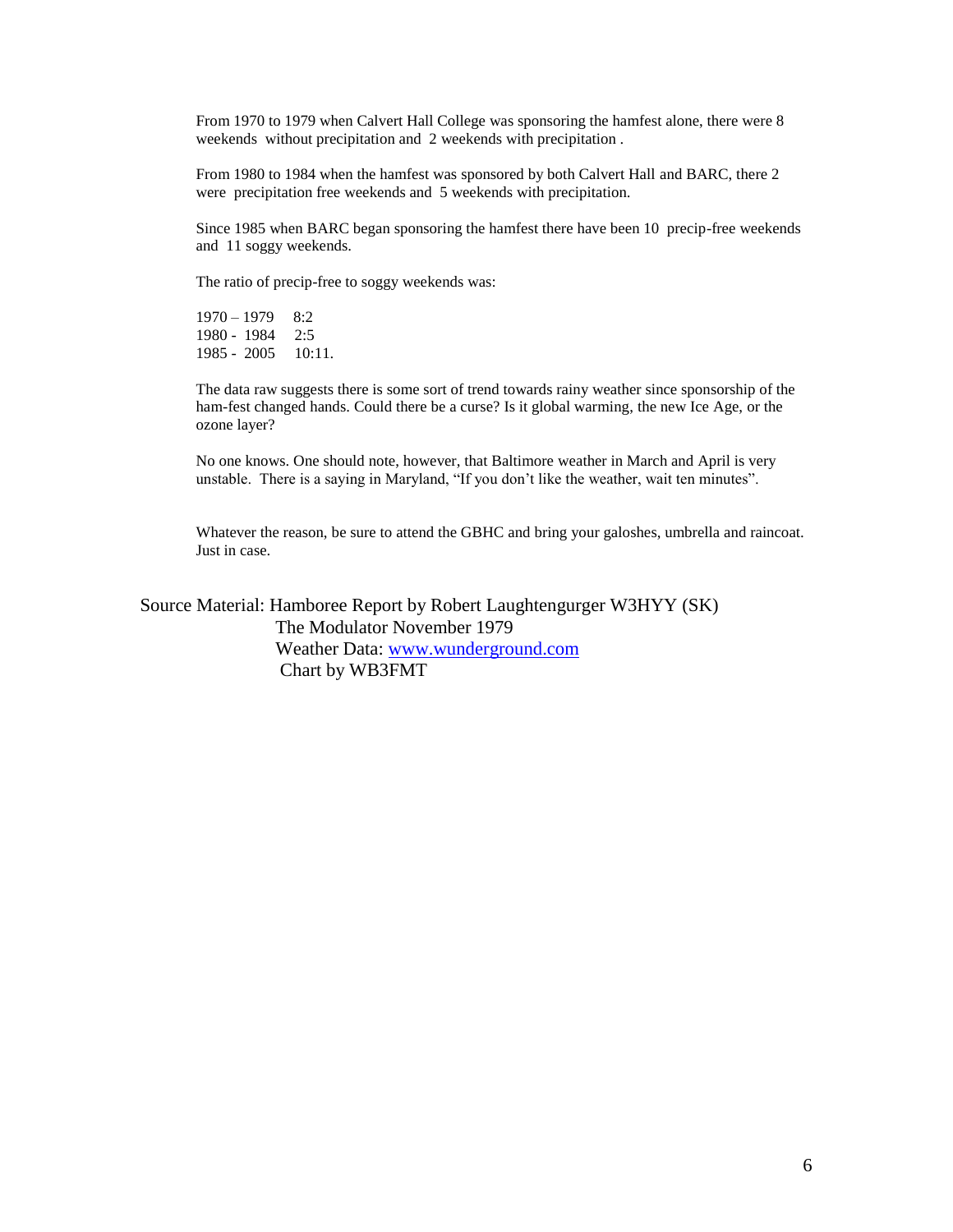## **Congratulations W3JEH**



The Aerial Staff congratulates Ron Distler, W3JEH on the occasion of his earning a Master's Degree in Nursing and upon passing the State Board Examination. We wish Ron well as he begins a second career in the medical field.

It's comforting to know that there will be someone at the meetings at Coffman's who knows how to do a Heimlich Maneuver.

Congrats, Ron! 

## **New ATV Repeater**

There is a new ATV repeater located at a temporary site in Laurel, Md. until the CATS club can place it at the Laurel Hospital with permission already granted. It will also be a shared emergency video repeater covering Laurel, Washington, Baltimore, Jessup etc. It is at a temporary site about 2 miles from the Hospital running 20 watts with an ID every 10 minutes and can already be seen weakly here in Essex. It will be horizontally polarized unlike vertically such as the BRATS ATV repeater and will run about 200 watts out using a commercial amplifier. The output frequency is 421.25 MHz with 434 MHz going in. Audio will be on the 4.5 MHz sub carrier and also the 145.43 Laurel repeater. Here is the web site which is still under construction: [http://www.catsatv.org](http://www.catsatv.org/)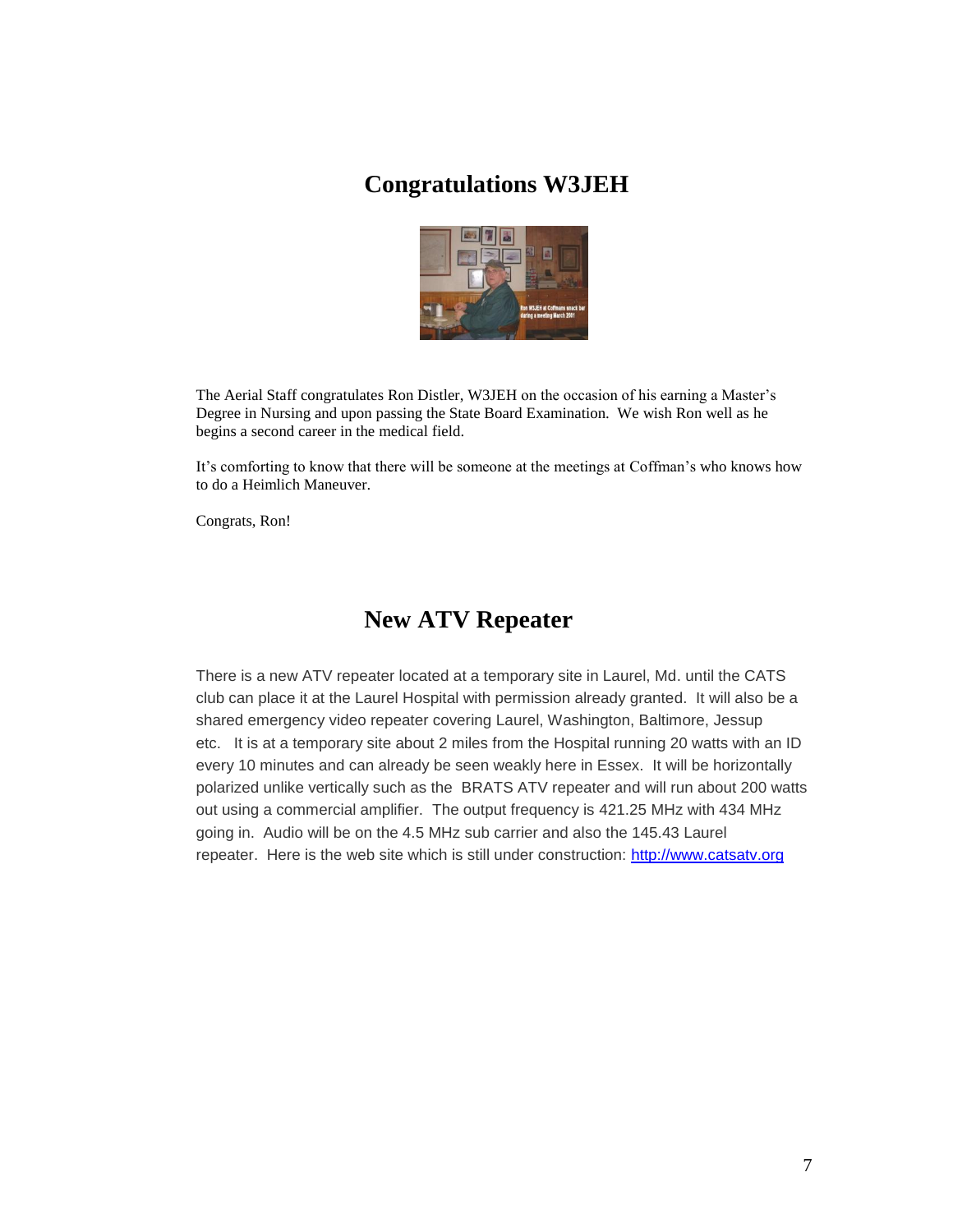

#### **FCC Rule Changes** *From ARRL* **FCC Orders Amateur Rule Changes to Conform with WRC-03**

NEWINGTON, CT, Jan 19, 2006--The FCC has ordered several rule revisions to implement changes agreed to at the international level during World Radiocommunication Conference 2003 (WRC-03). Acting Wireless Telecommunications Bureau Chief Catherine W. Seidel signed the *[Order](http://hraunfoss.fcc.gov/edocs_public/attachmatch/DA-06-79A1.pdf)*, released today. The changes affect §97.111, Authorized transmissions; §97.113, Prohibited transmissions; §97.115, Third party communications, and §97.117, International communications.

"These amendments will ensure that the Commission's Amateur Radio Service rules conform to Article 25 of the international *Radio Regulations* adopted at the 2003 World Radiocommunication Conference, and will further the Commission's ongoing efforts to streamline its Amateur Service Rules," the FCC said in its order. "The overall effect of this action is to update the Part 97 Amateur Radio Service rules in the *Code of Federal Regulations* to conform to now-effective international agreements."

The rule changes will become effective upon publication in *The Federal Register*. The FCC *Order* revises:

• §97.111(a)(1) to permit "transmissions necessary to exchange messages with other stations in the Amateur Service, except those in any country whose administration has notified the ITU that it objects to such communications. The FCC will issue public notices of current arrangements for international communications." The old language permitted communication among amateur stations in different countries "except those in any country whose administration has given notice that it objects to such communications."

The FCC said the change does not prejudice its consideration of comments to rule changes it's proposed to §97.111(a)(2) in WT Docket 04-140--the so-called "Omnibus" proceeding that covers a wide range of rule changes and proposals. The Commission has proposed amending that rule section to clarify that amateur stations may at all times and on all authorized channels transmit communications necessary to meet essential needs and to facilitate relief actions.

• §97.115(a)(2) to facilitate the transmission of international communications on behalf of third parties in emergency or disaster-relief situations, whether or not a third-party agreement is in place between the US and the countries involved. The revision now permits communication with any non-US station "when transmitting emergency or disaster relief communications" as well as with any non-US station "whose administration has made arrangements with the United States to allow amateur stations to be used for transmitting international communications on behalf of third parties."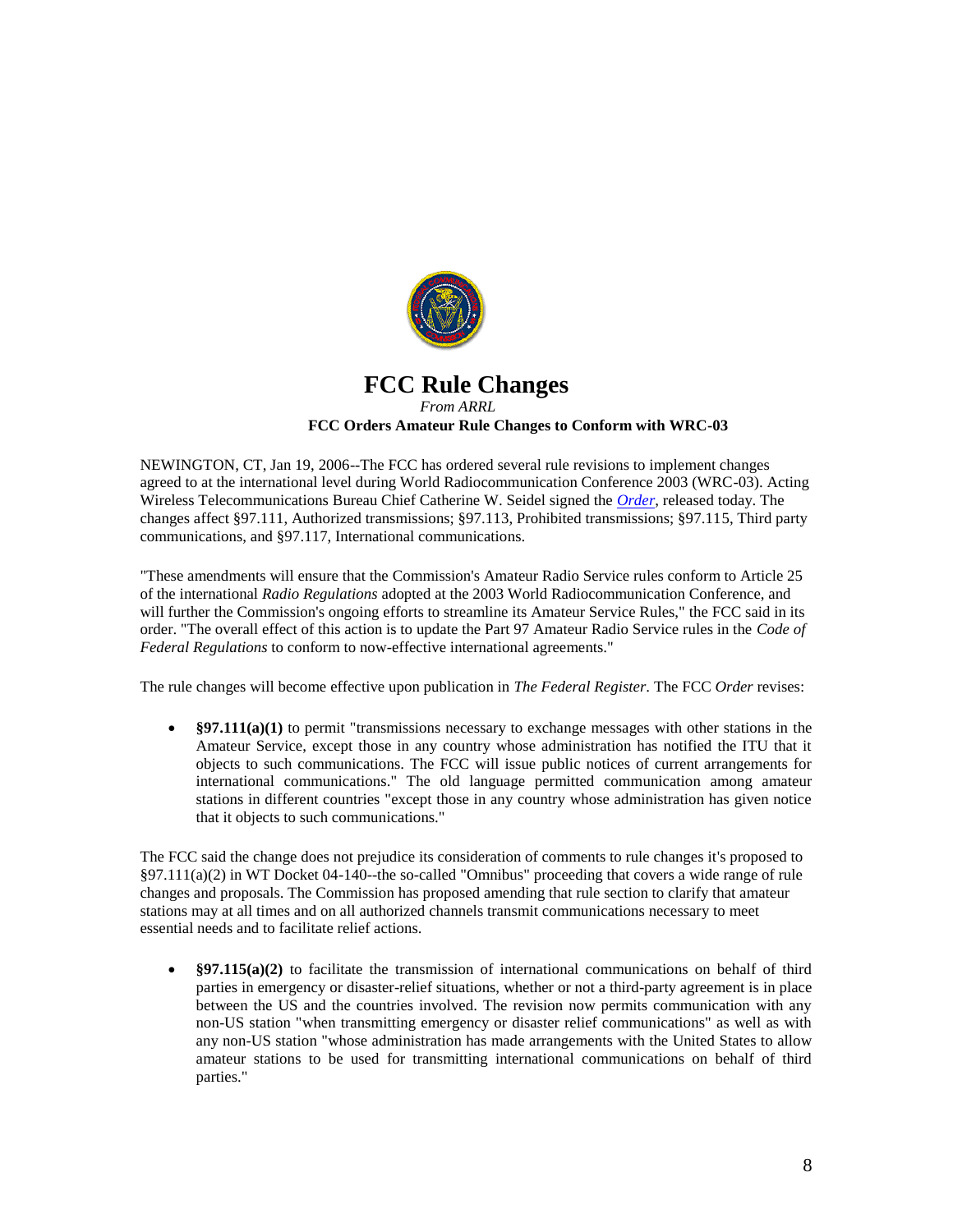The revised rule further provides that no station may transmit third-party traffic *other than* emergency or disaster relief communications to a station whose government has not made a third-party arrangement. Still excepted from the prohibition is any third party eligible to be the control operator of an amateur station.

 **§97.113(a)(4)** to prohibit amateur stations exchanging messages with amateur stations in other countries from making transmissions that are encoded for the purpose of obscuring their meaning, except for control signals exchanged between Earth command stations and space stations in the Amateur-Satellite service, something Part 97 already provides for. The old rule referred to the use of "codes and ciphers."

The same rule also already prohibits transmitting music, communications intended to facilitate a criminal act, obscene or indecent words or language and false or deceptive messages, signals or identification.

• §97.117 to state that amateur stations may transmit communications incidental to the purposes of the Amateur Service and to remarks of a personal character.

The FCC also revised §97.3 and 97.309 to update the definition of International Morse code and of various digital codes in the amateur rules to reflect changes in the *Radio Regulations*.

### **VE Report** *By AC3F*

A test session was held January  $28<sup>th</sup>$  at White Marsh. There were four applicants. One upgraded to extra. One passed the Tech exam and One passed Element 3. Thanks to WB3FMT, KB3KRV, KB3RMX, AC3P and WA3WRT for their help.

The next test session will be held Saturday March 18 at the Northpoint Branch of the Baltimore County Public Library at Merrit Blvd. and Holabird Ave. Registration begins a 1 pm.

**New Technician class question pool released to the public** (Jan 23, 2006) -- The National Conference of Volunteer Examination Coordinators [\(NCVEC\)](http://www.ncvec.org/) Question Pool Committee (QPC) has released the new Technician (Element 2) Amateur Radio examination question pool. The new question pool will become effective for all examinations administered on or after July 1, 2006, and it will remain valid until June 30, 2010. The current Element 2 question pool that became effective July 1, 2003, will expire June 30, 2006. The new Technician pool contains 396 questions, from which 35 are selected for an Element 2 examination. This question pool contains no graphics or diagrams. (Source ARRL).